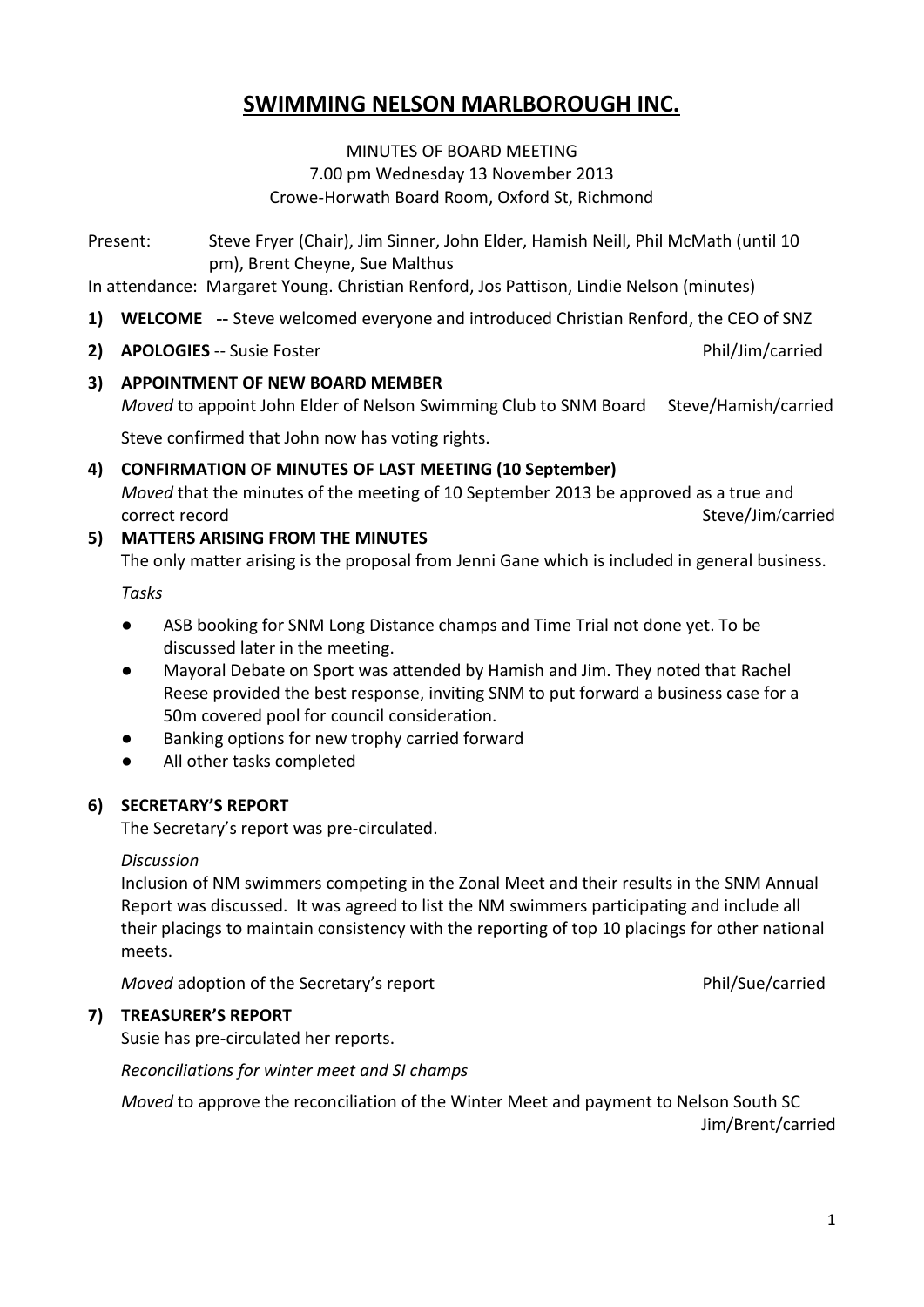*Moved* to approve the reconciliation of the SI Champs and payment of to Blenheim SC, subject to confirmation that there is no unrecorded expense for ribbons and medals

Jim/Brent/carried

## *Cash report*

*Moved* to approve the cash report as at 10 Nov and payments to SNZ and ASB, subject to the Regional Team Manager confirming the SNZ fine The Manager of the Jim/Brent/carried

Hamish noted that he had discussed a number of no shows with the SI champs Meet Director and wished to ensure that the SNZ fine was not for one of these.

## *Update on registered swimmers*

Jim reported on behalf of Susie that the number of registered swimmers is up compared to the same time last year. There are nearly twice as many girls as boys. Christian noted that he had observed this today around the pools. Across NZ the ratio is more like 60/40. John noted that at ASB there is even an imbalance among LTS swimmers.

## **8) REGISTRAR/RECORDS REPORT**

Jim spoke to his report drawing attention to outstanding issues regarding the C&T meet, time trial, long distance champs and venue for Tasman Secondary Schools. Hamish spoke to the C&T meet, time trial and long distance champs issues on behalf of the coaching group.

#### *C&T meet*

Hamish reported there are two issues: 400m events and trophies. He has discussed these with coaches and Kirsty. There is broad agreement to follow the format for the South Island C&T meet, so no 400s. But there is also a desire to have more 400 events in the SNM calendar.

There has also been discussion about how to better recognise country club swimmers achievements at this event. The suggestion is that we award two sets of medals for age group winners: top 3 overall plus top 3 CC swimmers.

Brent noted there will be need for a definition of CC. With Nelson Club moving its home pool to ASB it may technically be a country club. It was agreed that within the region all clubs except Blenheim, Nelson and Nelson South are country clubs.

*Moved* to award medals at the NM C&T Champs to top 3 CC swimmers in each age group (as well as to top 3 overall swimmers in each age group) Jim/Hamish/carried

## *Time trial*

Hamish noted that the Time Trial used to be last opportunity to qualify for National Juniors and another chance for NAGs swimmers after Wellington Champs. With NM Summer meet earlier and inside the qualifying period for Juniors, and NAGs now held in late April there is an opportunity to add in a full LC meet in late February. He suggested adding a LC meet in early March (within the qualifying period for NAGs) and dropping the Time Trial. Steve sought everyone's views. Following discussion it was agreed to make this change.

*Moved* to add a LC meet (400 down) on 1 March at Nayland and drop the NM Time Trial from the 2013-14 SNM Meet Calendar, subject to 1 or more clubs running the LC meet

Hamish/John/carried

*Distance events for age group champs*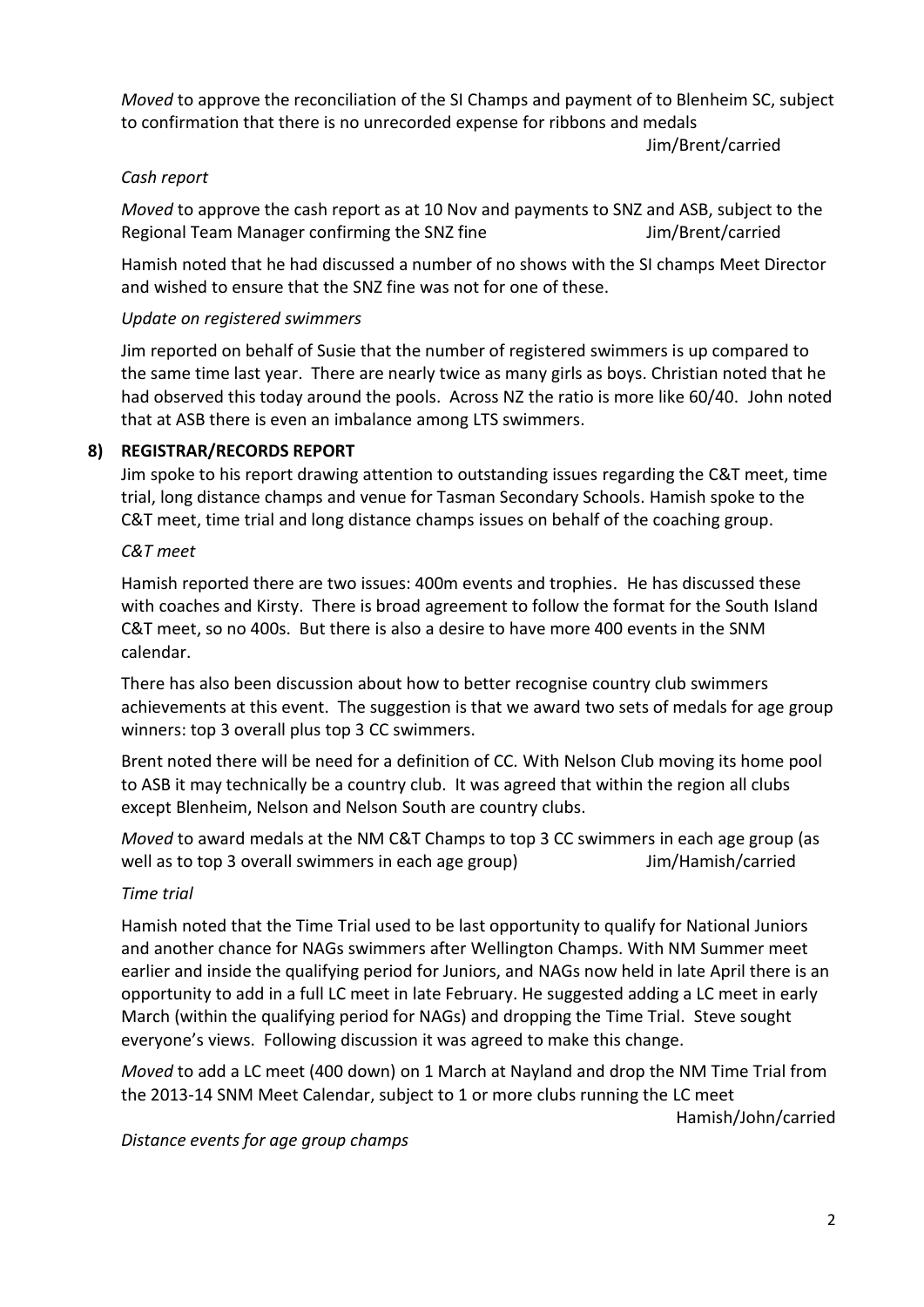The coaches group prefer to run this in a LC pool. At present our swimmers only do distance events in SC pools. There will be a higher cost to running this meet at Nayland.

*Agreed* that Hamish and Jim will investigate how to price the meet and report back on options to hold the long distance age group champs at Nayland.

#### *Tasman SS venue*

Jim reported that the date has been discussed with Sport Tasman and agreed for 14 May. Disabled swimmers prefer their events to be all in one session. Still need to confirm a venue.

Options discussed included rotating between Blenheim and Nelson or always holding it in Blenheim since C&T meet is usually held in Nelson. Following discussion it was felt that rotating the meet was fairer to the swimmers.

*Moved* that the Tasman SS champs be held in Nelson on 14 May, and that the meet venue rotate between Blenheim and Nelson Jim/Sue/carried

Jim noted times that had better existing NM records (attached).

*Moved* to adopt the Registrar's report, including approval of new NM records

Jim/Phil/carried

#### **9) PUBLICITY/COMMUNICATION REPORT**

Jim spoke to his report noting that publicity concerns seem to have settled down. His proposal for media guidelines for clubs was carried forward to the next meeting.

#### **10) FUNDING REPORT**

Sue noted that we will have to order a few medals and some ribbons for the C&T meet and some medals for the Age Group meet but not as many as last year. The cost of these should be covered by the swim meet budgets, but it was agreed that she should look into making an application for medals for the Age Group champs to maintain stocks.

## **11) TECHNICAL**

- Phil and Stephen introduced the new FINA rules at the Hot 100s
- 4 new officials have been approved
- Hamish noted there were lots of DQs due to incorrect breaststroke touch

#### **12) COACHING REPORT**

Hamish reported that the coaching group would like to see more 400m events and LC meets. We have some swimmers in the region looking to go to the Australian Age Groups champs and the qualifying times must be obtained in a LC pool.

Donna Bouzaid is coming to Nelson 5-7 December. She will spend time with the coaches and would like to meet after 1<sup>st</sup> session of Nayland meet with coaches and key club representatives involved in meet decision-making (such as recorders).

Christian noted that SNZ (Donna) is working to get better alignment for swimmers aiming to national level, and to support coaching development. SNZ is working on a Youth Development HP strategy, but inevitably there will be gaps where Donna cannot touch base.

*Moved* adoption of the coaching report **Hamish/Jim/carried** 

## **13) GENERAL BUSINESS**

● *ASB and the NM Winter Meet organisation*

At the winter meet ASB did not allow swimmers in before 7.45 am, other than those doing regular training. Hamish has spoken to ASB about this and worked it out.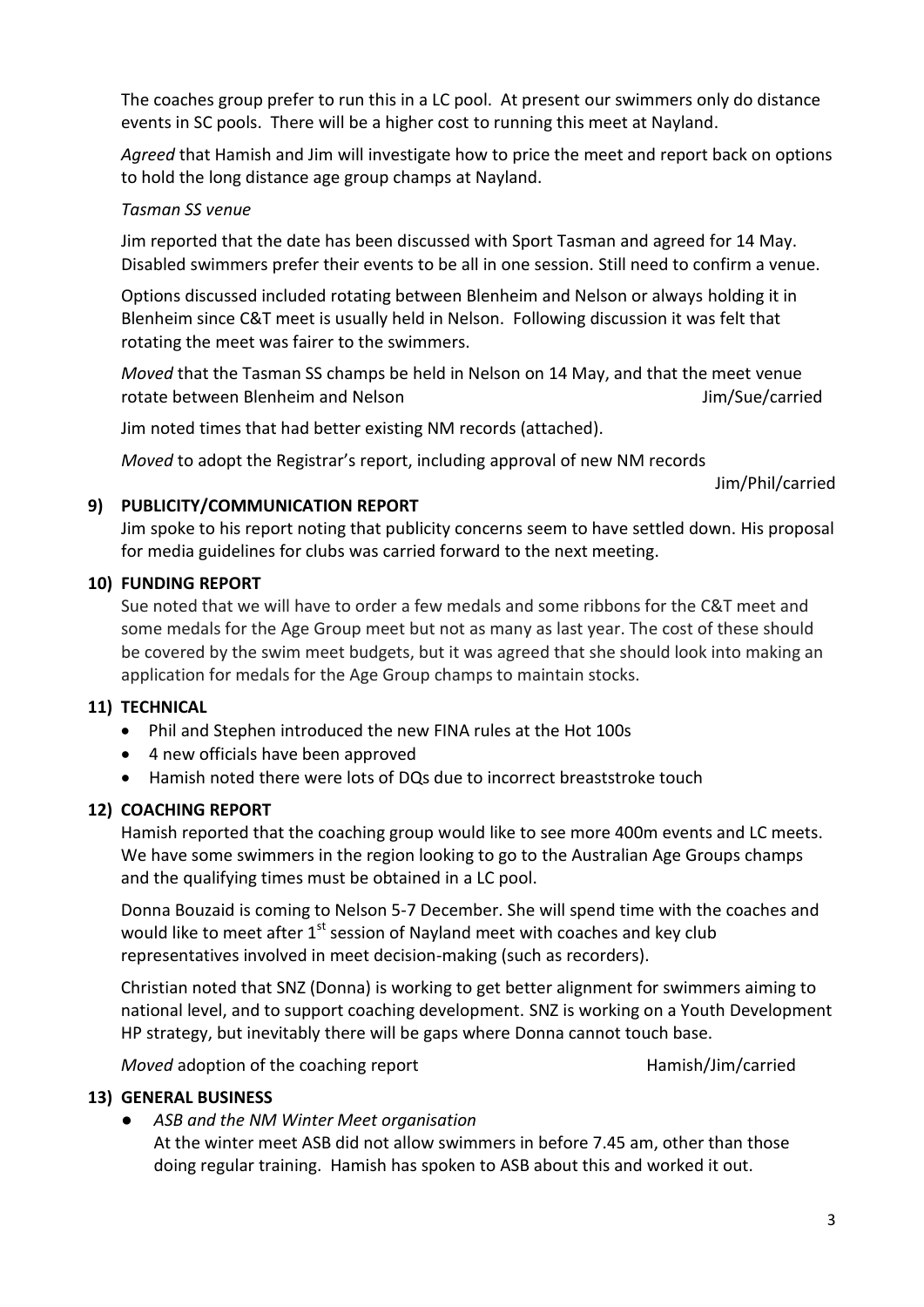## ● *Proposal from Jenni Gane*

*Moved* that the Board will offer 1 hour session prior to a Blenheim meet and a 1 hour session prior to a Nelson meet Brent/Phil/carried

Phil will talk to Jenni about possibility of 25 Jan (BSC) and 8 Feb (LC champs).

## *Nelson Club extraordinary meeting (12 Nov)*

Steve attended an extraordinary general meeting of the Nelson Club which approved a motion to change its name to Tasman SC Inc and add lime green to its club colours. John outlined the background to this proposal – the club is now based at ASB pool rather than Riverside, the majority of swimmers are not from Nelson, and there is some confusion with Nelson South.

Steve noted that SNM must request SNZ to confirm that these changes will not cause confusion with other clubs in NZ. He confirmed that proper notice was given of the club's extraordinary GM.

*Moved* that SNM takes note of the request from Nelson Club and forward it to SNZ John/Jim/carried

Steve will send a copy of minutes of SGM to Linde. Lindie will draft a letter for Steve to send to SNZ.

## ● *Meeting with Christian Renford, CEO SNZ*

Steve handed the chairing of the meeting to Brent. Brent invited Christian to talk to Board. Christian thanked the Board for moving the meeting date to accommodate his timing.

## SNZ Organisation

Christian provided a brief update on SNZ organisation structure. There are 3 primary areas: HP, Operations, Community Education (LTS).

In HP Donna Bouzaid is the new HP Development coach, Luis Villanueva new HPD, and have advertised 2 programme coaches (Auckland and Wellington) to provide continuity for high performance centres. Also adding admin support. Brent noted the excitement that we are seeing progress on a pathway for regional swimmers to HP. Donna's visit is the start. We appreciate that this is happening and it is consistent with the email sent to SNZ and the regions on our views on the WOSP.

In Operations (Competitive Swimming) Kent Stead leads a team of 4: Event Manager, Sport Development Officer (new role to support clubs), Communication and Marketing Officer (Melissa Ingram), and IT Support Officer (Becki Erkhens).

IT project: Database needs enhancement to provide flexibility and functionality. SNZ are looking at new system which integrates with TM. The project has an advisory group with members from regions, clubs, and technical specialists. The new database will require a thorough roll out.

## Discussion and questions

Christian then offered to answer any questions or discuss comments.

Questions were raised about:

• the influence of Sport NZ (answer: minimal)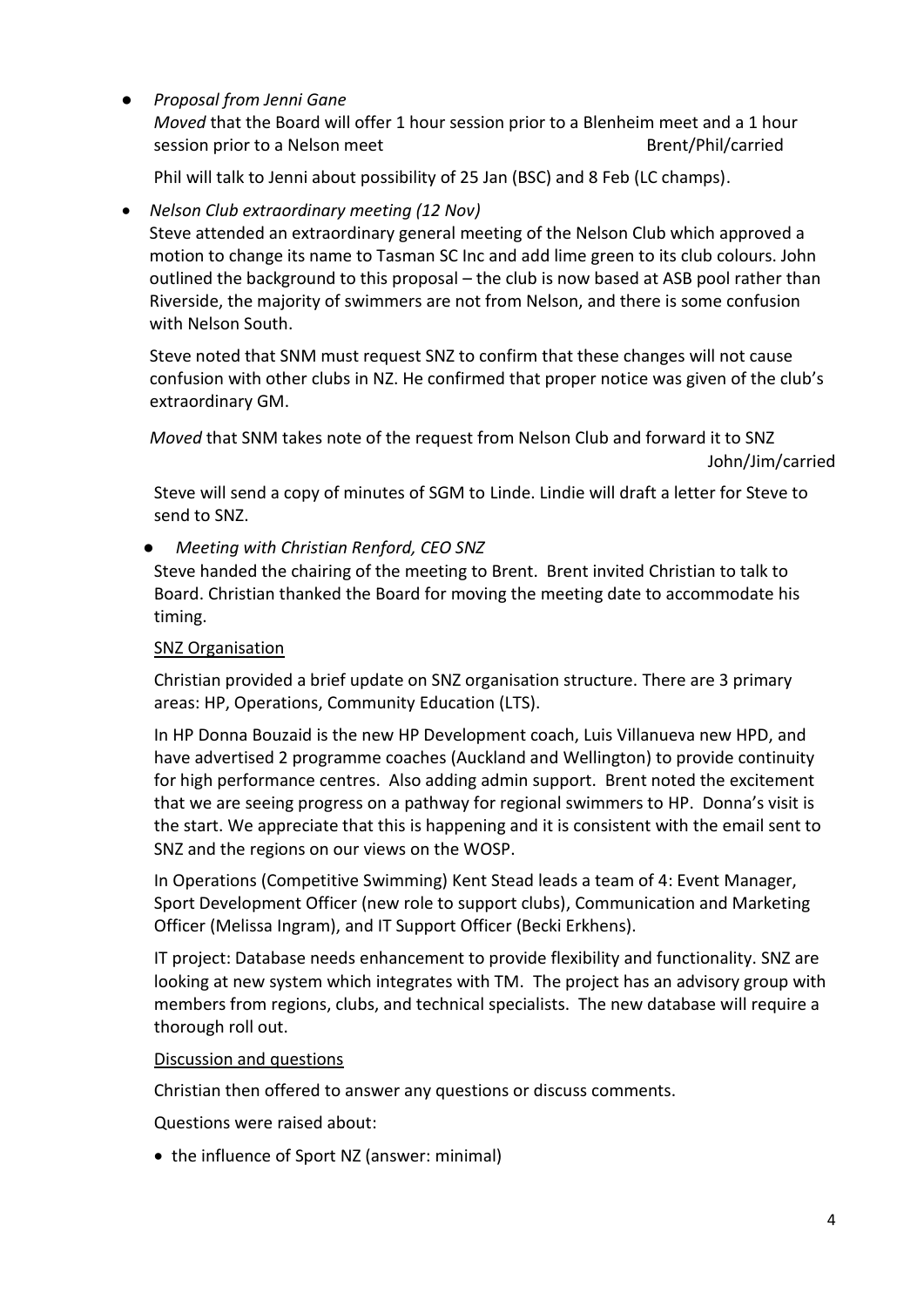- future of zonal competition: Christian noted that good feedback has been provided on the meet and SNZ now needs to consider how it fits with HP pathway. He also passed on his congratulations to the regional swimmers in the SI Makos – well done!
- Regional constitutions: Brent outlined past events and noted that for SNM only 3 substantive issues remain regarding the draft regional constitutions: board size limit, the ban on club committee members being on the board (conflict can be managed), and WOSP process. Options were canvassed. It was noted that SNM would be happy with 8 members 4 of which are not club committee members. There remains a strong view from SNM that the WOSP should be developed through a workshop involving the regions to create ownership.

Jim also noted our submission on the option of amending the regional constitution "subject to approval by SNZ", rather than with "prior approval". This would be more practical.

In closing Brent noted that an objective of this meeting was to build better relations with SNZ. This objective has been well met: we really appreciate having Christian visit the region, and attend this meeting to gain a perspective on how we operate and to hear and discuss our views. We look forward to working more with SNZ and having a closer relationship.

Christian thanked the Board for the opportunity to attend the meeting and engage in a frank and constructive discussion.

#### **14) NEXT MEETING**

Tues 10 December, 7 pm Crowe Horwath Boardroom

*Agenda items held over from November meeting:*  Media guidelines (Jim) New regulations from FINA (Phi) Touchpads: report on meeting Colin Robson of HTS (Phil)

## **Meeting closed at 10.29 pm**

## *List of tasks*

- Susie to investigate banking options for new trophy
- Susie to confirm if costs for Medals and Ribbons are to be added to the SI Champs P&L
- Hamish to book Nayland for March LC meet
- Hamish and Jim to investigate pricing options to hold long distance champs at Nayland
- Sue to look into funding options to replace medals
- Phil to talk to Jenni Gane about possible dates
- Lindie to draft a letter to SNZ re Nelson Club changes (for Steve to send)
- Jim to review draft regional constitution to assess scope for amendments to be varied by region
- Lindie to advise clubs of Donna Bouzaid meeting after first session of 7 December meet. (All coaches and 1-2 key club decision makers)